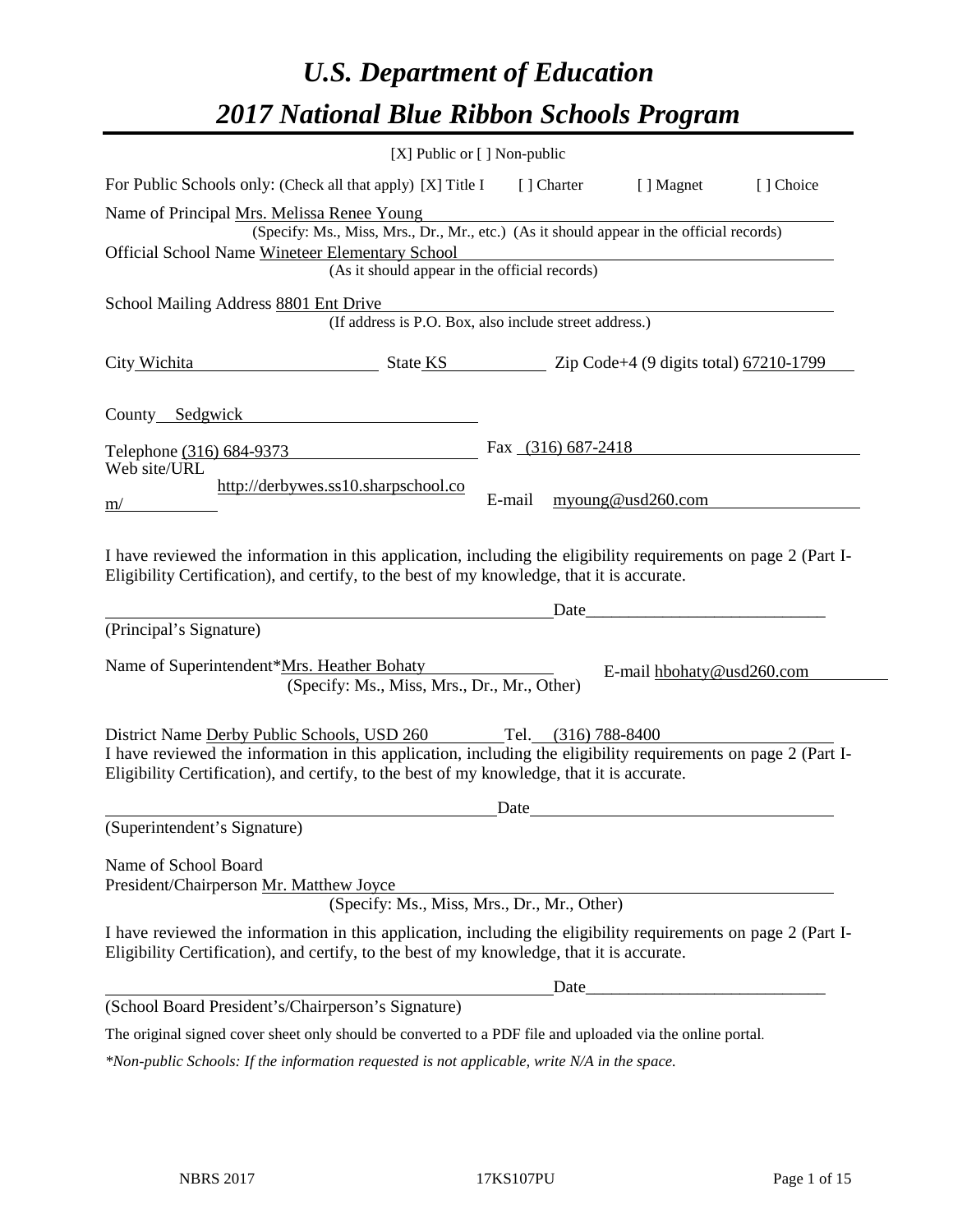The signatures on the first page of this application (cover page) certify that each of the statements below, concerning the school's eligibility and compliance with U.S. Department of Education and National Blue Ribbon Schools requirements, are true and correct.

- 1. The school configuration includes one or more of grades K-12. (Schools on the same campus with one principal, even a K-12 school, must apply as an entire school.)
- 2. All nominated public schools must meet the state's performance targets in reading (or English language arts) and mathematics and other academic indicators (i.e., attendance rate and graduation rate), for the all students group and all subgroups, including having participation rates of at least 95 percent using the most recent accountability results available for nomination.
- 3. To meet final eligibility, all nominated public schools must be certified by states prior to September 2017 in order to meet all eligibility requirements. Any status appeals must be resolved at least two weeks before the awards ceremony for the school to receive the award.
- 4. If the school includes grades 7 or higher, the school must have foreign language as a part of its curriculum.
- 5. The school has been in existence for five full years, that is, from at least September 2011 and each tested grade must have been part of the school for the past three years.
- 6. The nominated school has not received the National Blue Ribbon Schools award in the past five years: 2012, 2013, 2014, 2015, or 2016.
- 7. The nominated school has no history of testing irregularities, nor have charges of irregularities been brought against the school at the time of nomination. The U.S. Department of Education reserves the right to disqualify a school's application and/or rescind a school's award if irregularities are later discovered and proven by the state.
- 8. The nominated school has not been identified by the state as "persistently dangerous" within the last two years.
- 9. The nominated school or district is not refusing Office of Civil Rights (OCR) access to information necessary to investigate a civil rights complaint or to conduct a district-wide compliance review.
- 10. The OCR has not issued a violation letter of findings to the school district concluding that the nominated school or the district as a whole has violated one or more of the civil rights statutes. A violation letter of findings will not be considered outstanding if OCR has accepted a corrective action plan from the district to remedy the violation.
- 11. The U.S. Department of Justice does not have a pending suit alleging that the nominated school or the school district as a whole has violated one or more of the civil rights statutes or the Constitution's equal protection clause.
- 12. There are no findings of violations of the Individuals with Disabilities Education Act in a U.S. Department of Education monitoring report that apply to the school or school district in question; or if there are such findings, the state or district has corrected, or agreed to correct, the findings.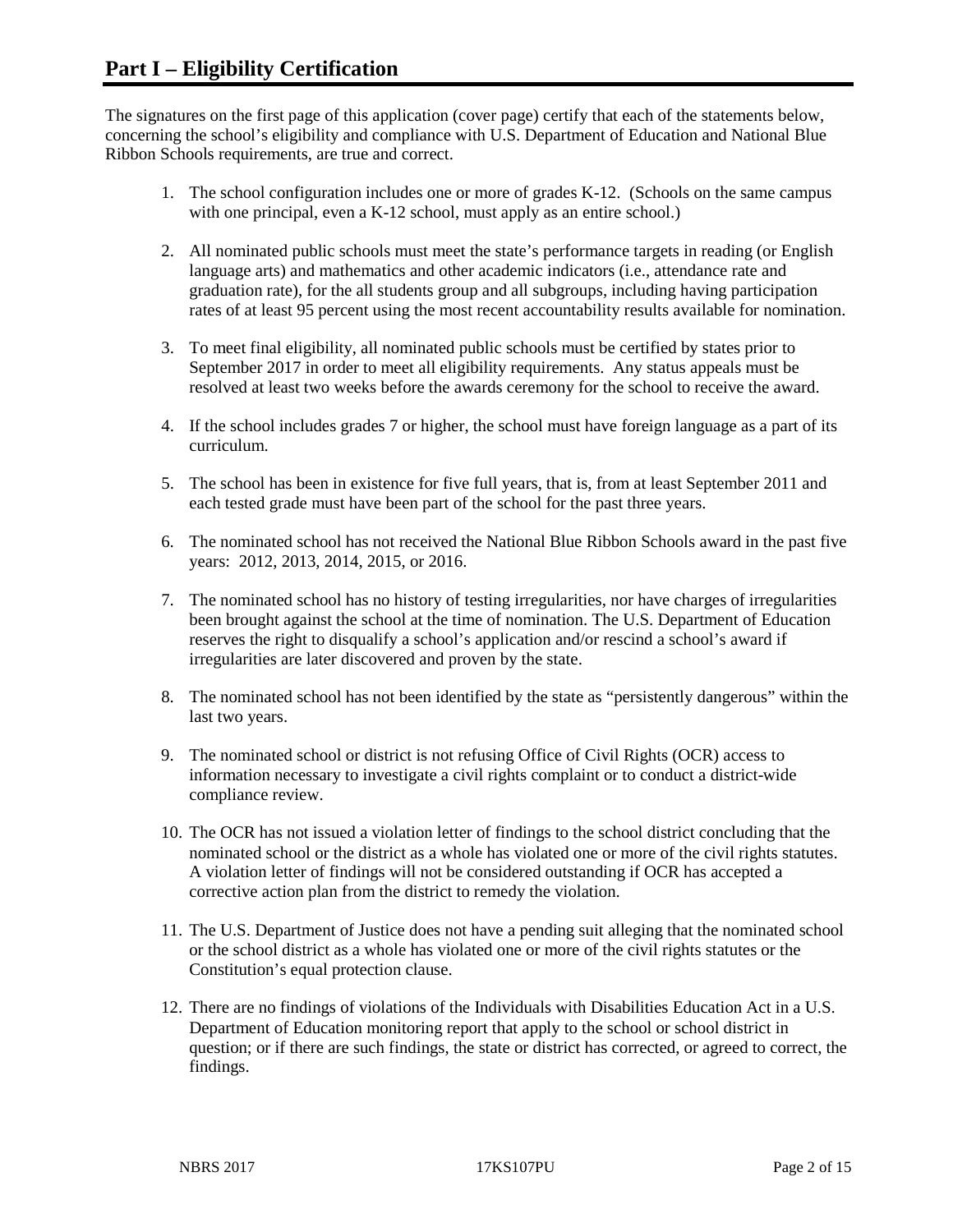#### **Data should be provided for the most recent school year (2016-2017) unless otherwise stated.**

#### **DISTRICT**

1. Number of schools in the district  $9$  Elementary schools (includes K-8) (per district designation): 2 Middle/Junior high schools 1 High schools 0 K-12 schools

12 TOTAL

**SCHOOL** (To be completed by all schools)

2. Category that best describes the area where the school is located:

[] Urban or large central city

[X] Suburban with characteristics typical of an urban area

[ ] Suburban

- [ ] Small city or town in a rural area
- [ ] Rural
- 3. Number of students as of October 1, 2016 enrolled at each grade level or its equivalent in applying school:

| Grade                           | # of         | # of Females | <b>Grade Total</b> |
|---------------------------------|--------------|--------------|--------------------|
|                                 | <b>Males</b> |              |                    |
| <b>PreK</b>                     | 21           | 18           | 39                 |
| $\mathbf K$                     | 33           | 58           | 91                 |
| $\mathbf{1}$                    | 49           | 28           | 77                 |
| $\overline{2}$                  | 44           | 28           | 72                 |
| 3                               | 30           | 43           | 73                 |
| 4                               | 42           | 28           | 70                 |
| 5                               | 31           | 23           | 54                 |
| 6                               | 0            | $\theta$     | 0                  |
| 7                               | 0            | 0            | 0                  |
| 8                               | 0            | 0            | 0                  |
| 9                               | 0            | 0            | 0                  |
| 10                              | 0            | 0            | 0                  |
| 11                              | 0            | 0            | $\mathbf{\Omega}$  |
| 12 or higher                    | 0            | 0            | 0                  |
| <b>Total</b><br><b>Students</b> | 250          | 226          | 476                |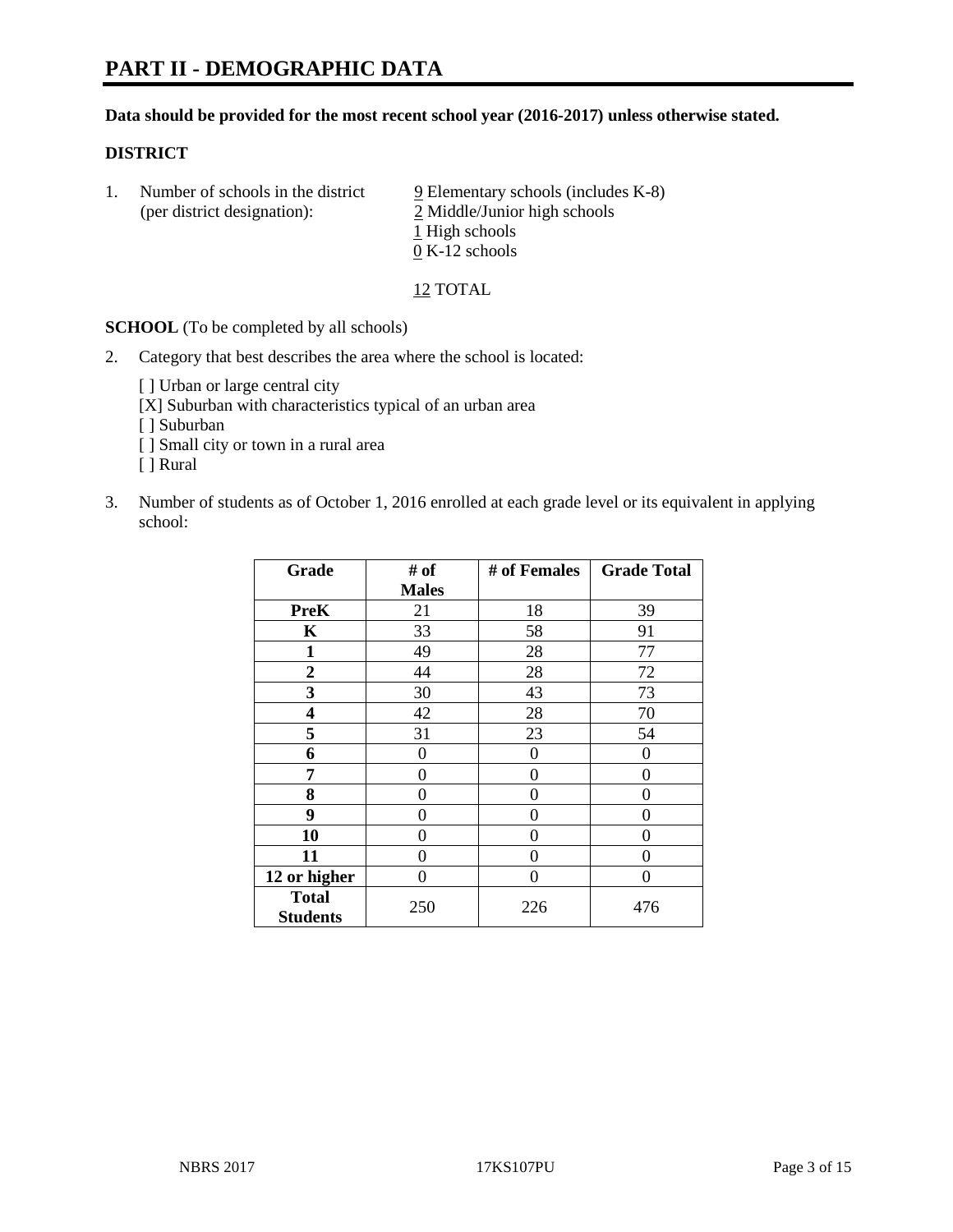the school: 6 % Asian

4. Racial/ethnic composition of  $\qquad \qquad \underline{0}$  % American Indian or Alaska Native 9 % Black or African American 10 % Hispanic or Latino 1 % Native Hawaiian or Other Pacific Islander 68 % White 6 % Two or more races **100 % Total**

(Only these seven standard categories should be used to report the racial/ethnic composition of your school. The Final Guidance on Maintaining, Collecting, and Reporting Racial and Ethnic Data to the U.S. Department of Education published in the October 19, 2007 *Federal Register* provides definitions for each of the seven categories.)

5. Student turnover, or mobility rate, during the 2015 – 2016 school year: 13%

This rate should be calculated using the grid below. The answer to (6) is the mobility rate.

| <b>Steps For Determining Mobility Rate</b>         | Answer |  |
|----------------------------------------------------|--------|--|
| (1) Number of students who transferred to          |        |  |
| the school after October 1, 2015 until the         | 22     |  |
| end of the 2015-2016 school year                   |        |  |
| (2) Number of students who transferred             |        |  |
| <i>from</i> the school after October 1, 2015 until | 38     |  |
| the end of the 2015-2016 school year               |        |  |
| (3) Total of all transferred students [sum of      | 60     |  |
| rows $(1)$ and $(2)$ ]                             |        |  |
| (4) Total number of students in the school as      | 477    |  |
| of October 1, 2015                                 |        |  |
| (5) Total transferred students in row (3)          |        |  |
| divided by total students in row (4)               | 0.126  |  |
| $(6)$ Amount in row $(5)$ multiplied by 100        | 13     |  |

6. English Language Learners (ELL) in the school:  $11\%$ 

51 Total number ELL

Specify each non-English language represented in the school (separate languages by commas): Spanish, Vietnamese, Cambodian

- 7. Students eligible for free/reduced-priced meals: 55 % Total number students who qualify: 265
- 8. Students receiving special education services: 15 %

71 Total number of students served

Indicate below the number of students with disabilities according to conditions designated in the Individuals with Disabilities Education Act. Do not add additional conditions. It is possible that students may be classified in more than one condition.

| 2 Autism                              | $\underline{0}$ Orthopedic Impairment   |
|---------------------------------------|-----------------------------------------|
| 0 Deafness                            | 2 Other Health Impaired                 |
| 0 Deaf-Blindness                      | 0 Specific Learning Disability          |
| 0 Emotional Disturbance               | 30 Speech or Language Impairment        |
| $\underline{0}$ Hearing Impairment    | 0 Traumatic Brain Injury                |
| 0 Mental Retardation                  | 0 Visual Impairment Including Blindness |
| $\underline{0}$ Multiple Disabilities | 49 Developmentally Delayed              |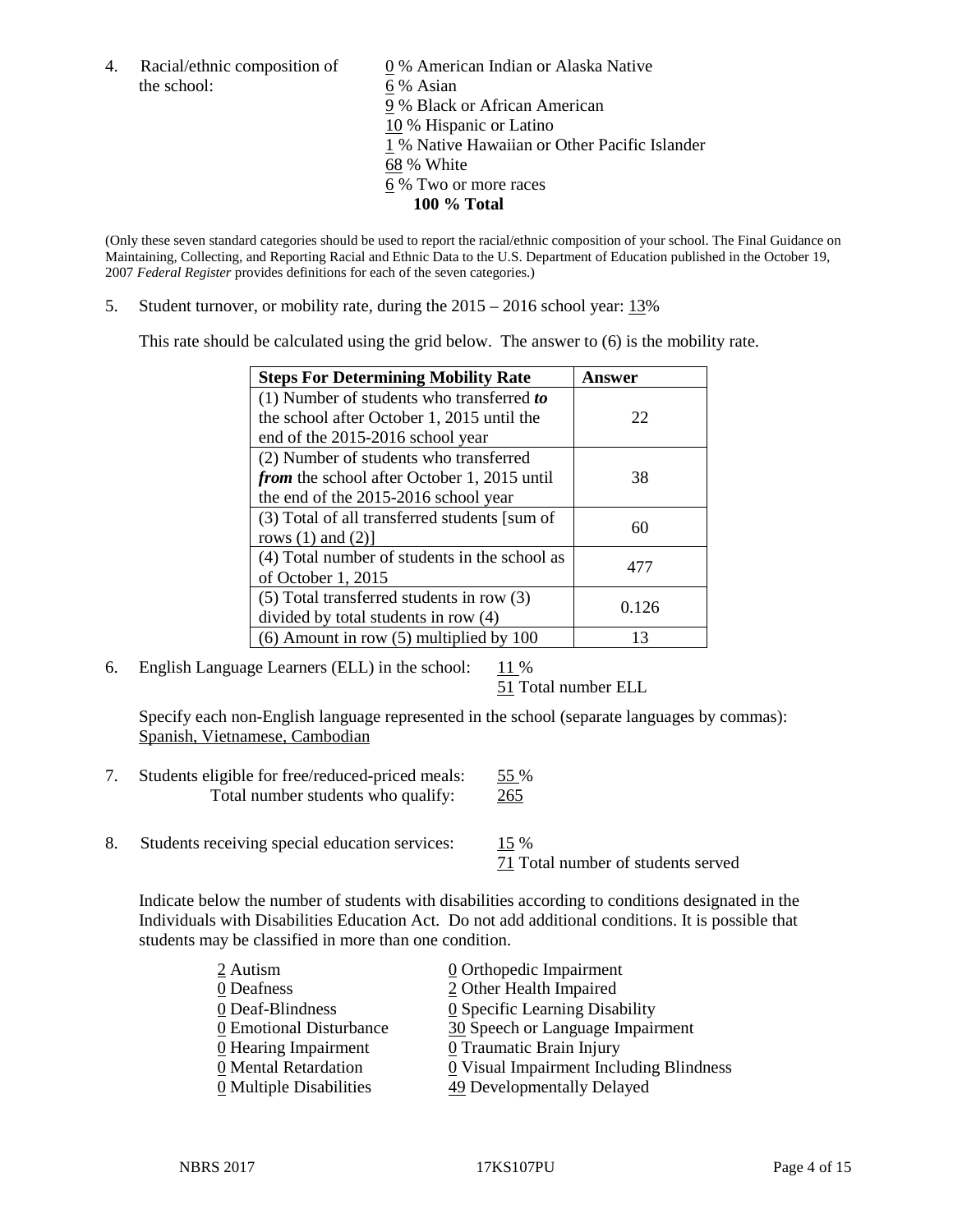- 9. Number of years the principal has been in her/his position at this school: 2
- 10. Use Full-Time Equivalents (FTEs), rounded to nearest whole numeral, to indicate the number of school staff in each of the categories below:

|                                        | <b>Number of Staff</b> |
|----------------------------------------|------------------------|
| Administrators                         |                        |
| Classroom teachers including those     |                        |
| teaching high school specialty         | 23                     |
| subjects                               |                        |
| Resource teachers/specialists/coaches  |                        |
| e.g., reading, math, science, special  | 11                     |
| education, enrichment, technology,     |                        |
| art, music, physical education, etc.   |                        |
| Paraprofessionals under the            |                        |
| supervision of a licensed professional | 11                     |
| supporting single, group, or classroom |                        |
| students.                              |                        |
| Student support personnel              |                        |
| e.g., guidance counselors, behavior    |                        |
| interventionists, mental/physical      |                        |
| health service providers,              | 3                      |
| psychologists, family engagement       |                        |
| liaisons, career/college attainment    |                        |
| coaches, etc.                          |                        |

- 11. Average student-classroom teacher ratio, that is, the number of students in the school divided by the FTE of classroom teachers, e.g., 22:1 22:1
- 12. Show daily student attendance rates. Only high schools need to supply yearly graduation rates.

| <b>Required Information</b> | 2015-2016 | 2014-2015 | 2013-2014 | 2012-2013 |     |
|-----------------------------|-----------|-----------|-----------|-----------|-----|
| Daily student attendance    | 96%       | 96%       | 96%       | 96%       | 96% |
| High school graduation rate | 0%        | 0%        | 0%        | 9%        | 0%  |

#### 13. **For high schools only, that is, schools ending in grade 12 or higher.**

Show percentages to indicate the post-secondary status of students who graduated in Spring 2016.

| <b>Post-Secondary Status</b>                  |    |
|-----------------------------------------------|----|
| Graduating class size                         |    |
| Enrolled in a 4-year college or university    | 0% |
| Enrolled in a community college               | 0% |
| Enrolled in career/technical training program | 0% |
| Found employment                              | 0% |
| Joined the military or other public service   | 0% |
| )ther                                         |    |

14. Indicate whether your school has previously received a National Blue Ribbon Schools award. Yes No X

If yes, select the year in which your school received the award.

15. In a couple of sentences, provide the school's mission or vision statement.

The mission of Wineteer Elementary is to create a positive, child-centered environment that emphasizes maximum academic and social development for all students.

16. **For public schools only**, if the school is a magnet, charter, or choice school, explain how students are chosen to attend.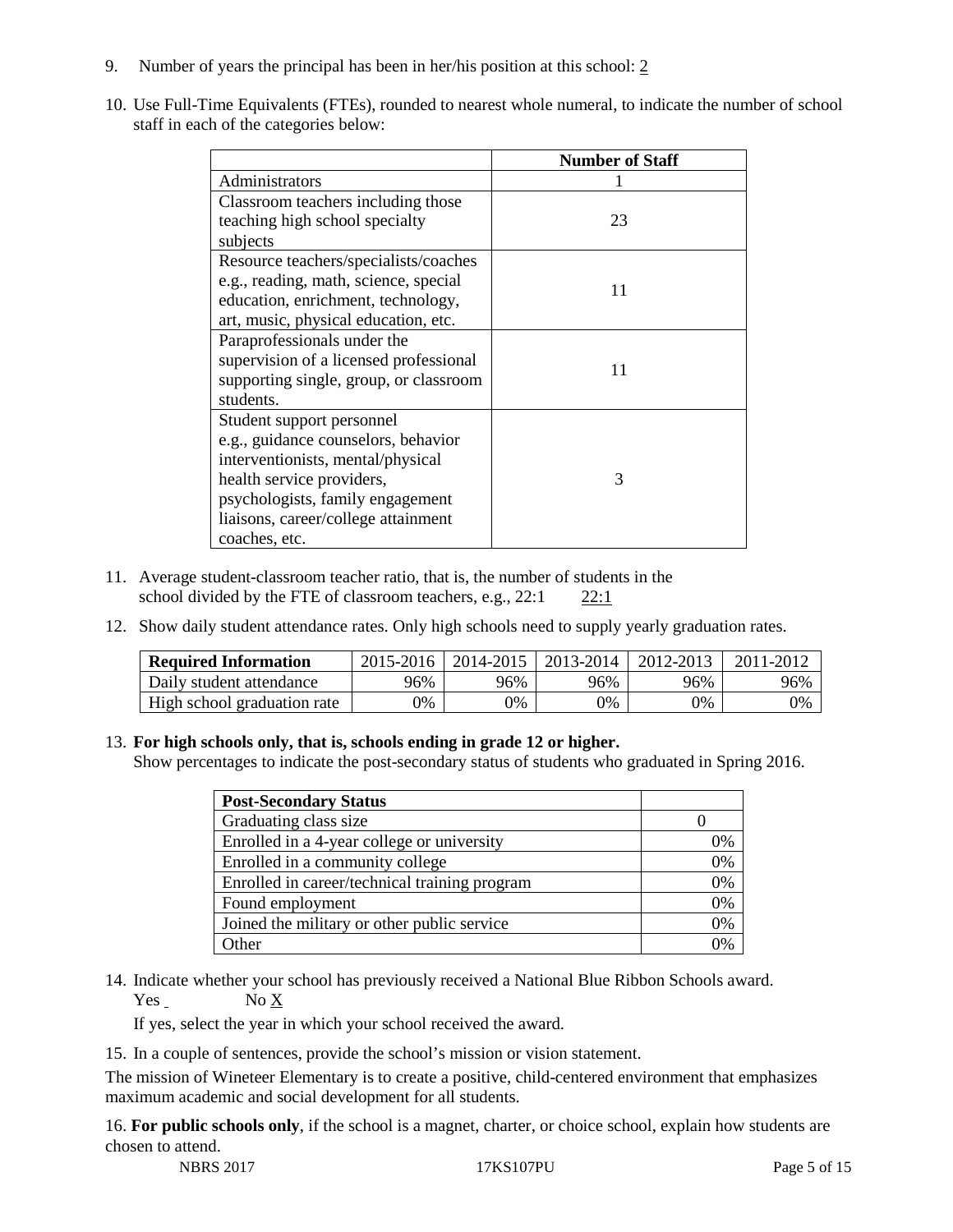# **PART III – SUMMARY**

Wineteer Elementary is located in Wichita, Kansas but is part of the Derby USD 260 school district. Derby is a city in Sedgwick County, Kansas, and the largest suburb of Wichita. As of the 2010 census, the city population was 22,158. The average age of residents is 34.4 years old with an average income of \$58,509. The school is adjacent to McConnell Air Force Base housing with access to and from the secured gated community. Wineteer Elementary is conveniently located with access to both civilian and military families. Over 47% of the student population are children of active military connected families. The remaining population reside in the northern and outer suburban neighborhoods within the Derby School District. Wichita, Kanas is the "Air Capital of the World" and Wineteer Elementary is located at the center of the aviation industry and military.

Wineteer was built on land dedicated to the school district by pioneer woman and land owner named Ollie G. Wineteer. The school was built in 1956 and was directly tied to McConnell Air Force Base housing until 1989. An important part of Wineteer's history includes the partial loss of the building on April 26th, 1991 when a devastating tornado carved a path through McConnell Air Force Base and a large area of south central Kansas including Wichita and surrounding suburban areas. The school was closed and rededicated with additions added onto the facility in 1992.

Wineteer Elementary is represented by our school song, which is accompanied by the musical tune of "Air Force Song". The mascot, a Thunderbird, reflects our military pride. The most unique quality about Wineteer is the rich experience many students attending the school have observed in their young lives. This includes living overseas, speaking different languages, meeting and reuniting with friends from different bases during deployment, and experiencing different cultures. Our students meet adversity with resiliency, giving rise to our motto "#WineteerStrong". At Wineteer, our goal is to thrive when faced with change and challenges.

Wineteer is Title I school that serves pre-kindergarten through fifth grade students. The pre-k students are ages 2-4 and are selected for the program based upon special education needs. Additional tiered support staff include five reading specialists, one math teacher, and one English language teacher that serve over 40% of the students attending. As part of the Derby School District, our school provides full day kindergarten to the four classes in our building.

Our school was recognized as one of the first elementary schools in the nation to offer the STEM program Project Lead the Way, a project-based curriculum that focuses on math, science, and technology. This offers an opportunity for students to apply their knowledge to hands-on experiences with robotics and computer programing. Additionally, through a Department of Defense grant, our school has purchased additional laptop carts, and all classes are offered extra curricular computer classes within the daily schedule.

The Derby School District has recently adopted a social-emotional curriculum called Second Step. Through guided instruction, students learn how to identify feelings, problem solve, and self-regulate behavior. This is reinforced each Tuesday when students and staff participate in Thunderbird pride by wearing blue, our school color, and spend dedicate time during the day for class meetings, social skills, and character building activities. Students are recognized each month for modeling the Six Pillars of Character. They are featured in the Thunderbird News as a "Kid With Character". These character traits include respect, responsibility, caring, trustworthiness, citizenship, and fairness.

Wineteer welcomes everyone, inviting students to join various programs such as Running Club, Lego League, Art Club, Math and Reading Enrichment Groups, and the Welcome Committee. Each of these clubs is sponsored by a classroom teacher with the purpose of building relationships among students and providing inspiration to learn. In addition, there are support groups for military connected students. Each Friday morning, military students meet for "Mighty Military Kids". This group is sponsored by a teacher volunteer and a military resource coordinator. The purpose is to provide a common culture where students can discuss coping, deployment, feelings, and skills to support thriving in any situation. Military support is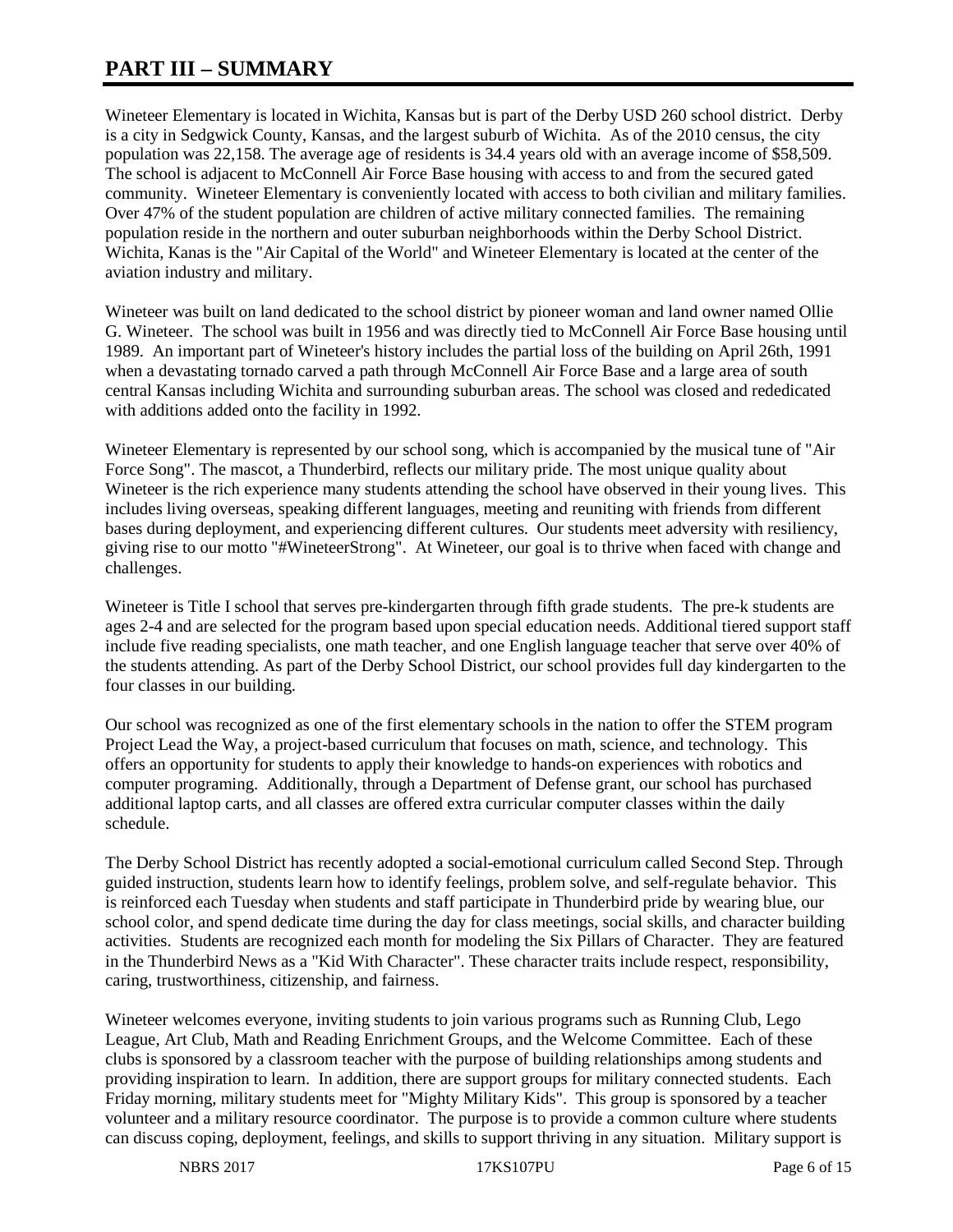also available through a full-time military counselor that works with students daily.

Parents and volunteers create an essential foundation for the students at Wineteer. The Parent Teacher Organization supports improvements such as completing a walking path, purchasing playground equipment, and updating technology. The materials provided to our facility have assisted in promoting physical minute goals for walking. Our school has been recognized in the last four years as the first place elementary school in the community "Derby Walks" wellness incentive program. The newest initiative is the creation of an inclusive playground environment with fundraising efforts created this year to reach our goal of completion for this fall.

Wineteer Thunderbirds have so many opportunities to grow their spirit and creativity. Through additional school-wide events, including, Red Ribbon Week, DARE, Military Power Hour, Career Day, Read Across America, State Assessment Kick-off Assemblies, and Lexia Reading Challenges, Wineteer is able to support the whole child.

If selected for the National Blue Ribbon Award, the staff would like to share our school success as a Title I school to a larger professional learning community and network with other recognized schools across the country to address the needs of students at-risk.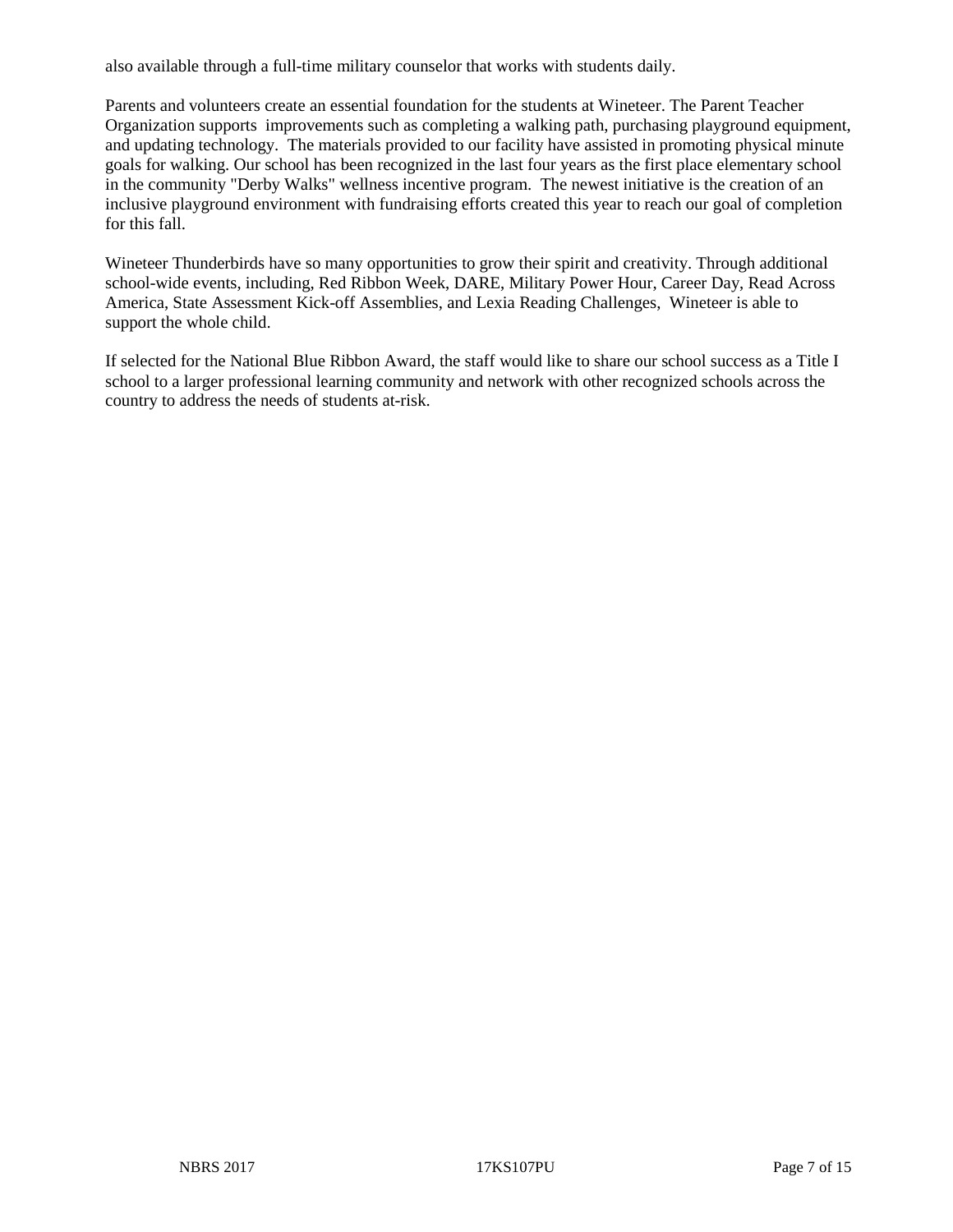## **1. Core Curriculum:**

Wineteer Elementary fully implements the adopted curriculum of the Derby School District. Each subject area includes instruction that is aligned with the Common Core Standards. In addition, teachers actively pursue learning opportunities that target college and career readiness skills. All subject areas are integrated to maximize learning and provide multiple ways to make connections.

Reading instruction at Wineteer Elementary occurs daily during a 90 minute block that balances the five components of reading. The reading curriculum taught at Wineteer is Imagine It by McGraw-Hill. Imagine It was selected for its theme-based inquiry learning, leveled reading resources, ESOL support, vocabulary development, and variety of narrative and expository content. Teachers in grades K-5th teach Imagine It by modeling how to study a central idea and organize research about a topic tied to a weekly reading selection. This includes a visual representation using graphic organizers, pictures, and tactile objects. Each unit ends with a discovery project completed in small groups and presented as a celebration of learning. Grammar, writing skills, and social studies are also integrated into the Imagine It curriculum. Foundational reading skills are supported with additional explicit instruction of phonics taught in grades K-5th called Language Foundations.

Wineteer teachers create experiences that incorporate the exploration, acquisition, consolidation and application of knowledge and skills. This includes opportunities to extend and test ideas as well as thinking and reasoning across all subject areas. For math, Wineteer uses is a spiraled curriculum called Everyday Math. It teaches math concepts in whole group, centers, and with partner games. In grades K-1st there are daily calendar routines that provide practice with recording data and number sense. Math concepts in all grades are taught using hands-on resources with real world application tied to the standards of learning. Everyday Math is engaging, fun, and promotes math reasoning that allows students to solve problems using a variety of strategies.

Social studies at Wineteer is integrated through our reading series Imagine It and is aligned with the Kansas Common Core standards. In addition, the social skills curriculum Second Step is taught in grades pre-k through 5th. Second Step focuses on communicating with peers, problem solving, and self-regulation. Social studies extends beyond the curriculum and focuses on developing a sense of self and community. We support our active military through civic engagement including cards for soldiers struggling with posttraumatic stress disorder, Veteran's Day observance and recognition, and collecting Halloween candy to send overseas to troops. Additional community involvement includes Jump Rope for Heart, Lymphoma and Leukemia Society, Kansas Humane Society, and Kansas Food Bank. Individual classes have selected school and community projects that allow young students to experience volunteerism. The kindergarten students have recently completed landscaping around the front sign at Wineteer. We believe that the activities selected have provided our student with a strong sense of empathy for others and citizenship.

Wineteer has selected school-wide activities, clubs, and curriculum that promote STEM learning and focus on the implementation of the Kansas Career and College Readiness Standards. The science curriculum selected by the Derby School District is Project Lead the Way. Through PLTW Launch curriculum, students become hands-on problem solvers and learn to collaborate with their fellow students. Learning modules taught across grade levels include physics, earth sciences, structural analysis, and robotics. There are modules presented in the PLTW curriculum that include VEX robotic building paired with iPad technology. Problem solving and creative thinking are promoted and celebrated in Project Lead The Way.

The Kansas Board of Education has developed a new set of standards called Kansas Can. The initiative includes defines success through the cumulative preparation of a student K-12th grade in academic performance, technical skills, employability skills, and civic engagement. The goal of these standards is to increase student success in postsecondary education. Wineteer Elementary has adopted this vision by providing activities including a career week to foster interests for our young students and to help them develop a goal for their future. Our partnership with McConnell Air Force Base has given us grant funding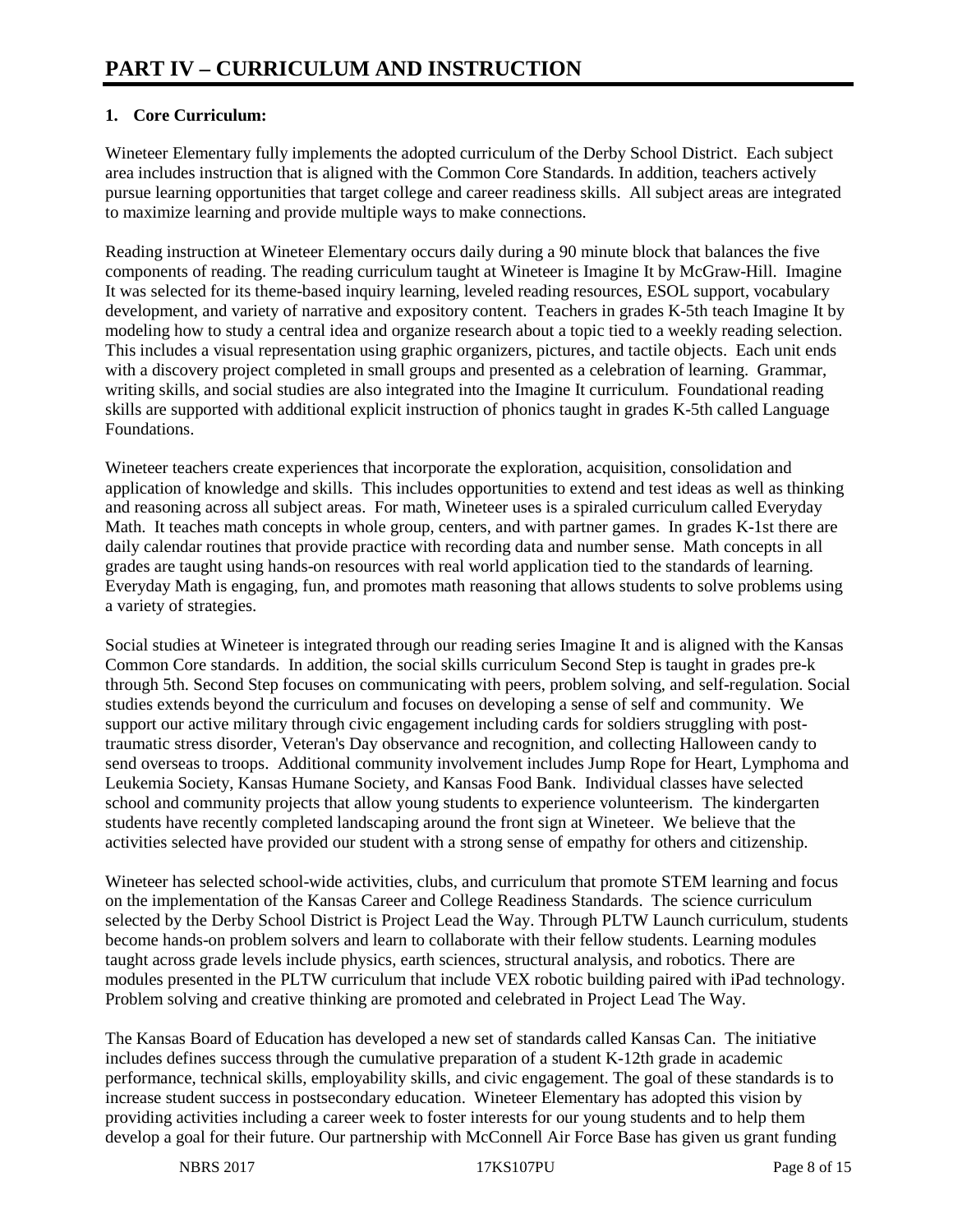for a STEM-based LEGO league. The LEGO league is an after school club for selected students with interest in merging their love of creating with legos with mechanical construction challenges lead by the FLL LEGO League curriculum.

Wineteer's preschool students are instructed with goals provided on an individualized education plan as part of special education services. These individual goals are integrated with early learning skills to promote student growth in reading, math, and social skills. The social emotional curriculum Second Step is also introduced in preschool to reinforce communicating with peers and identifying feelings. Learning opportunities during each half-day preschool session include whole group, centers, and individual instruction. Students also use technology with a web based program called Lexia. This is a school-wide learning program that systematically instructs foundational reading skills. Students in preschool begin the program and continue as they progress into kindergarten. The Lexia program provides data on performance of skills after the students complete each level of learning.

#### **2. Other Curriculum Areas:**

Wineteer provides many opportunities for students to participate in activities including band, orchestra, art, physical education, and vocal music. As part of the school improvement plan, the extra curricular material taught integrates the core curriculum of reading, math, science, and social studies. The learning opportunities provides in the additional classes give students the ability to showcase skills within the school, district, and community of Derby.

Students become inspired to play instruments when they have a chance to see and experience playing at the elementary age. Band and orchestra class are both offered to 5th grade students daily for 30 minutes during school hours in a large group setting. Instructors teach the skills of caring for an instrument and the fundamentals of music. Parents are invited to an evening concert performance of the students in band and orchestra. We encourage participation in middle school band and orchestra by allowing all school assemblies performed by middle and secondary students from the district to perform at Wineteer.

Opportunities to develop vocal music skills are also promoted at Wineteer. Students in grades K-5th grade have over an hour each week in music class with an instructor. In addition, selected students in 4th and 5th grade are invited by Wineteer's music teacher to perform at a regional gathering of school districts at a special event called the Young Performer's Concert. Music appreciation is developed with field trips to performances and guest musicians that play during lunchtime at Wineteer.

Physical education and wellness is an important school, district, and community initiative. We implement the Child Nutrition & Wellness program from the Kansas Department of Education as part of our physical education classes K-5th grade twice a week for 30 minutes at Wineteer. This program includes nutrition and physical education components. Lessons introduce standards for physical activity, physical endurance measurements with goals, and sportsmanship skills through interactive games. The games learned throughout the year are completed during family fun nights and our field day in May each year.

Wineteer has a school-wide wellness initiative that tracks student's physical activity minutes each week, both at home and at school. Four laps on our walking path equals a mile, which easily helps students track distance each week. Additionally, the community of Derby sponsors a program called Derby Walks. For three years, Wineteer students have earned the most minutes and earned bragging rights to the "Derby Walks" award.

Wineteer Elementary offers weekly art instruction for 30 minutes for grades K-5th grade. Students gain experience with a variety of mediums including paint, charcoal, oil pastels, and 2D and 3D design techniques. The art curriculum includes instruction in art appreciation, featured artists, and technique. Performance and rubric grades are given quarterly for students K-5th in art and this is reported on the district progress report card. Student artwork is featured throughout the building and in the Derby School District offices. Once each year artwork is also formally displayed at the Derby public library in a young artist's exhibit.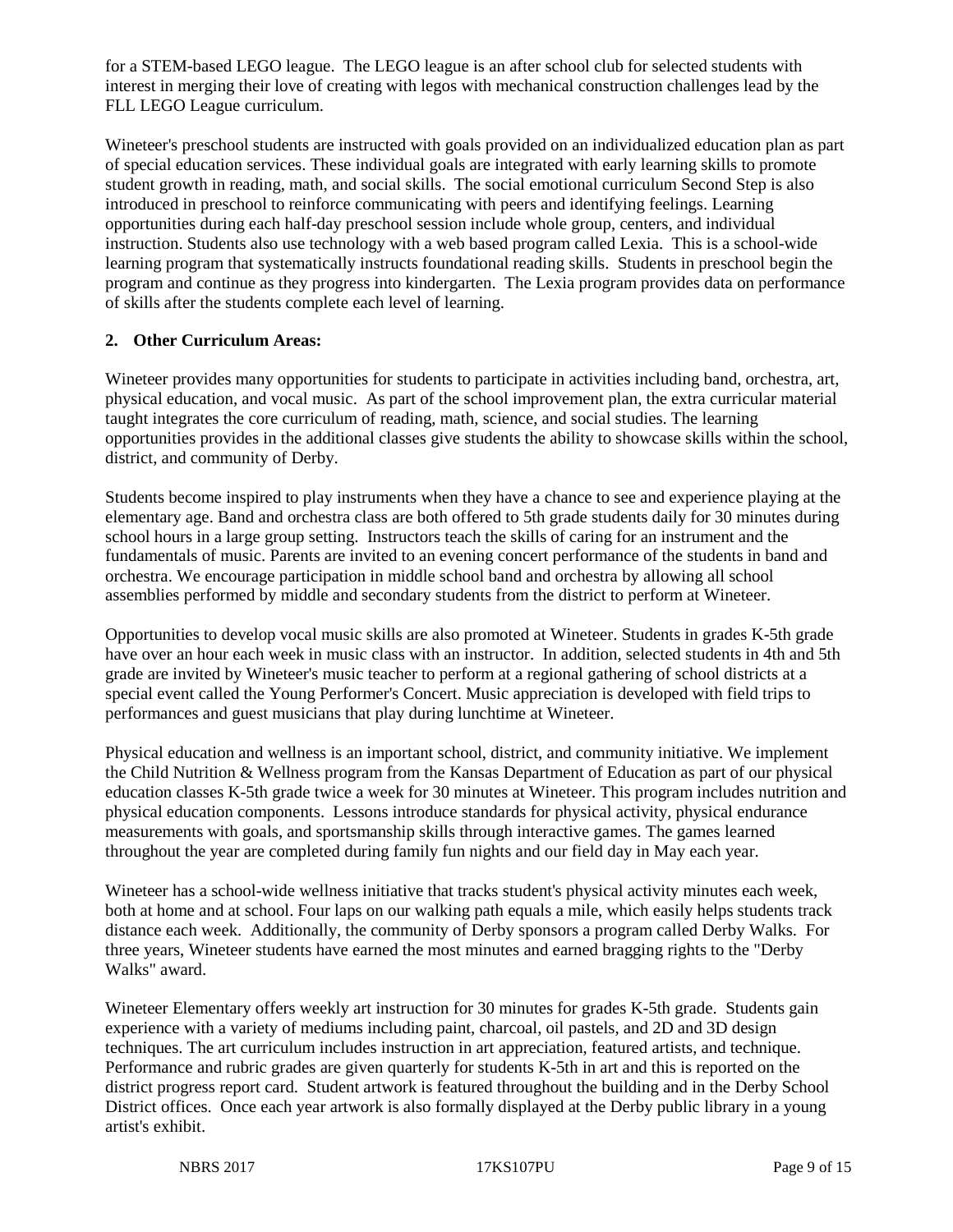The Derby School District is committed to providing students with opportunity to use current technology, including iPads and laptops. Wineteer students use laptops to create interactive presentations and media that demonstrate skills and standards taught. Students learn to effectively navigate the internet to find resources. Teachers create lessons that build on the information learned by using Word, Powerpoint, and other online presentation formats. iPads are used in K-5th grade to pair with Project Lead the Way to assist in creating robotics and computer programming skills. Wineteer is also fortunate to have students in all grades attend computer lab two times each week for one hour. This class time is spent engaging in computer based reading, math, and science programs that track and monitor student performance.

#### **3. Instructional Methods, Interventions, and Assessments:**

The Derby School District mission is to create and maintain a learning environment that ensures every student will attain a high level of personal growth and academic achievement. Wineteer's rigor, quality instruction, and interventions reflect this goal.

Early intervention in reading and math is the key to success for our at-risk students. The student population at Wineteer is tested three times during the year to monitor progress in reading skills and math skills. For reading, the Diagnostic Indicator of Basic Early Literacy Skills or DIBELS is administered to all students. This is a diagnostic screener that identifies the fluency, accuracy, and retell abilities in reading for students 1st-5th grades. In the primary elementary grades, the DIBELS monitors fluency in letter naming and phonics skills with nonsense word decoding and phoneme segmentation.

Foundational reading skills are also screened for students in grades K-2nd with another computer based screener called the Reading Inventory. This screener also assesses students in grades 2nd-5th grade in comprehension and vocabulary skills.

All of these assessment tools provide an overall indicator of performance in the five components of reading for students at Wineteer. This data is tracked on a student needs document for all grade levels to determine a Response To Intervention (RTI). Tier staff, special education, and classroom teachers use the information from the data to select groups in reading and provide additional individualized learning in the classroom. Students selected for tier instruction are monitored several times between each testing period to provide additional data for the selection of reading instruction and referral for additional general education interventions. At Wineteer, a Progress Intervention Team including the classroom teacher, social worker, principal, and school psychologist assist in developing a student improvement plan when necessary.

Language Foundations is an additional multi-sensory reading curriculum that is taught in 1st-5th grade classrooms. This instruction is in addition to the core reading curriculum Imagine It. The district selected Language Foundations to target and reinforce mastery in phonics, decoding, and word meaning . The instruction has proven results in improving scores in all of the diagnostic testing conducted at Wineteer.

For students who have intensive needs in reading, the is a program used for this tier intervention is Take Flight. There are five teachers, including reading specialists. The English learner teacher, and special education teacher, at Wineteer who have been trained in Take Flight by instructors from the Texas Scottish Rite Hospital. This intensive program increases reading skills by teaching students to connect speech to sound and code words. Take Flight is a daily, hour long, structured session with small groups of four students. Students are monitored with additional screeners that indicate gains in the retention of phonics sounds, ability to manipulate speech sounds, and apply the skills developed.

Math intervention is provided for students in all grade levels at Wineteer. The math specialist selects students using two different screeners based upon the skill level for each grade. The Classroom Based Math Assessment measures numbers sense, operations, and algebra. The Slosson Math Screener goes further to assess performance of basic math skills as compared to the age and grade level of peers. The data from these tests is used to select students in need of RTI. Progress monitoring of all at-risk students is measured quarterly and the test is given to the general student population during the beginning, middle, and end of the year. Students within the tiered groups are instructed with a math multi-sensory curriculum called Cloud Nine. This is a spiraled curriculum that addresses each concept in math with a higher frequency of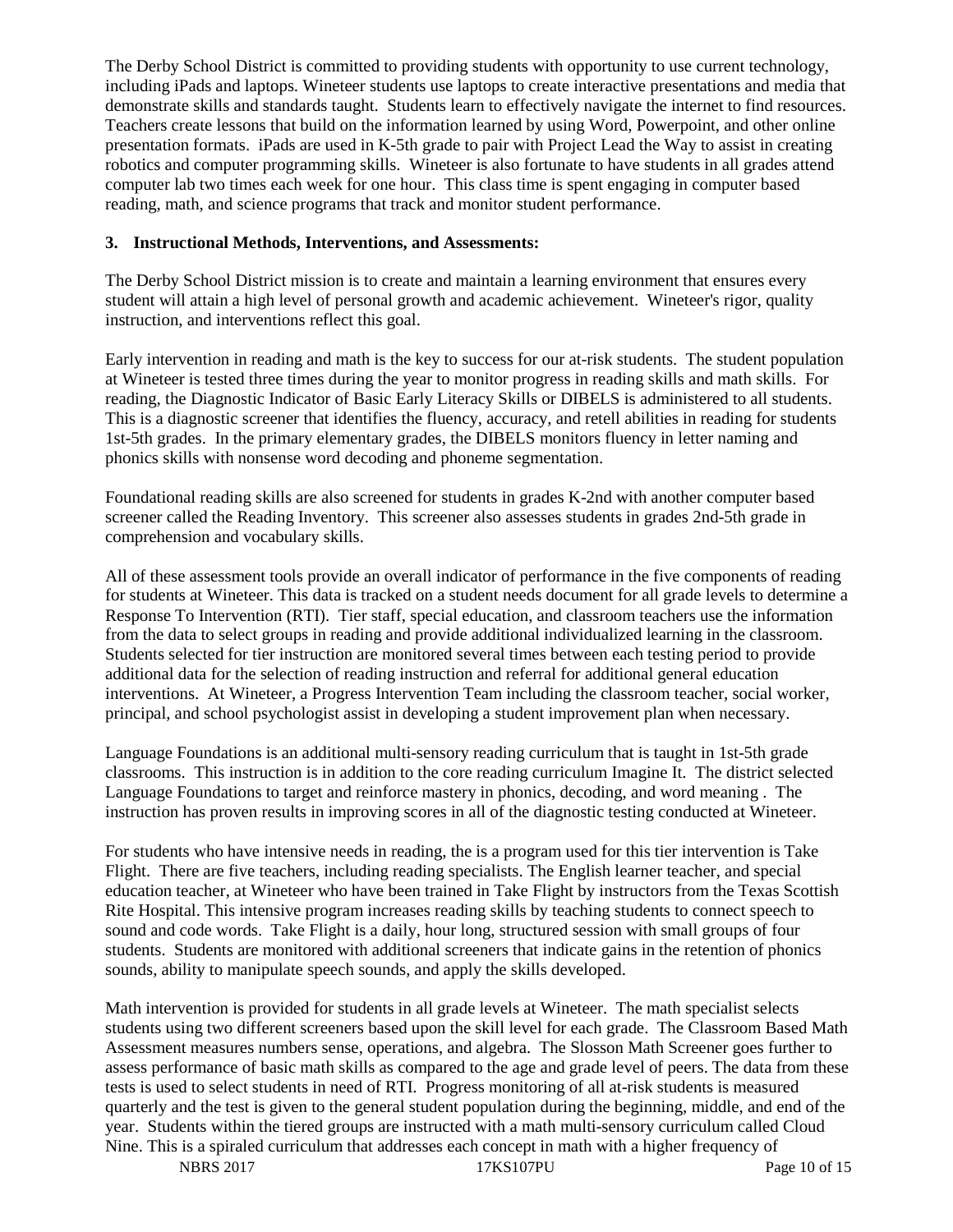opportunities to practice and monitor skills.

Wineteer teachers provide a high quality of instruction with the use of additional evidence-based instruction, technology-based programs, and explicit instruction that supports the Kansas Common Core Standards of learning for grades K-5th.

Cooperative learning techniques are implemented in K-5th grade to promote active engagement in curriculum content and social development. Kagan Structures, or activities, are integrated into instruction to enhance learning, offer opportunities to develop relationships with other students, and foster an environment where all students feel comfortable expressing their ideas during collaborative exploration. Student engagement is key to the success and mastery of skills. At Wineteer, staff members strive to ensure that students are engaged in learning through many different avenues. Kagan Cooperative Learning is the foundation for this expectation.

Additional differentiated instruction is provided by using technology-based interactive learning. The program Lexia provides individualized skills practice with data collected as students complete levels in the five components of reading. Another program, called IXL, offers standards-based math and reading practice that allows teachers to target standards of learning. We are fortunate to have these programs through grants and funding by the Parent Teacher Organization.

Through the diagnostic screenings, RTI interventions, progress monitoring, and use of additional instructional methods, Wineteer has provided an opportunity for students to excel in the areas of math and reading coming closer to closing the achievement gap. Students performing at grade level or above are provided rigor in learning with classroom instruction in small groups and level reading materials provided in the Imagine It curriculum. Enrichment classes are provided for selected students that demonstrate a need based on data from diagnostic screeners. This is a 30 minute session twice a week that provides extended learning for students in reading and math.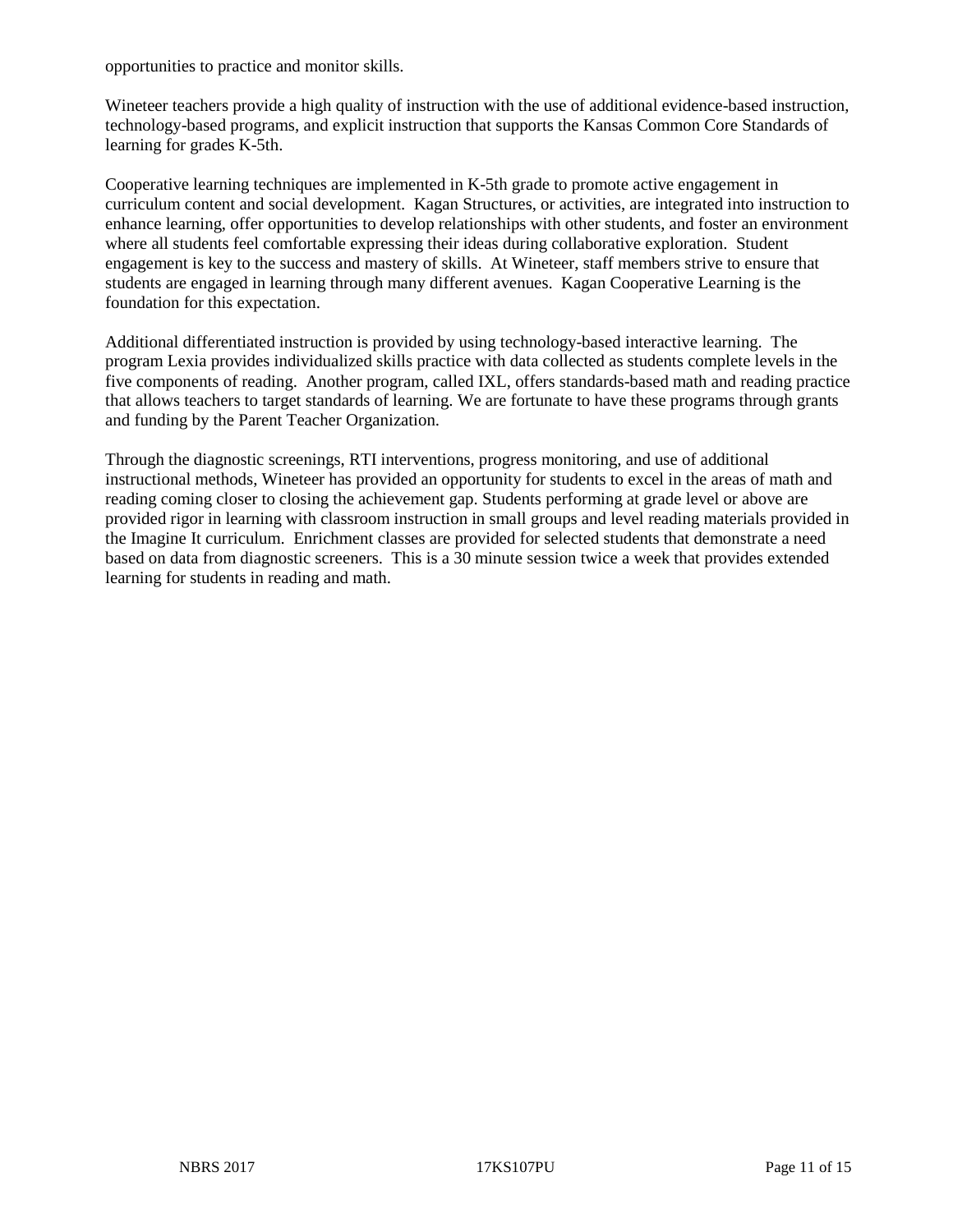## **1. School Climate/Culture:**

As a military connected school, Wineteer Elementary ensures that all new students are welcomed on the first day of school. Fifth grade student ambassadors meet the new students and share school information about the Thunderbird mascot and other highlights about our school. Our motto this year is "Wineteer is the place to BE" and this includes BE "ing" responsible, a friend, and respectful to others. Each Tuesday is Thunderbird spirit day. Staff and students wear blue, the school color, and classroom teachers devote time during the day to conduct class meetings and teach character and social emotional curriculum. In addition, buddy classes also meet on Tuesdays and complete social skills lessons through peer modeling.

Change and adversity are a big part of the school culture with over 47% of students with a parent in the military. When events in daily life are challenges, both staff and students model how to be resilient using the phrase #WineteerStrong. This phrase communicates to others that a situation has presented itself and it's up to the individual's mindset to solve the problem, make gains in a positive way, and continue to thrive.

Each week, students are recognized for their effort to make good choices. An award called "Caught Being Good" is given to students who model the #WineteerStrong philosophy in their weekly behavior. Students who exemplify the "Six Pillars of Character" are also selected in grades K-5th each month. These character traits include respect, responsibility, caring, trustworthiness, fairness, and citizenship. Students nominated for this award are recognized in the monthly Thunderbird News and receive a certificate for being a school role model of character. Staff members are also recognized for their efforts in the weekly newsletter "Shout Out" and one lucky teacher is awarded a gift card on "Fabulous Teacher Friday".

Celebrations for reaching learning milestones is an important aspect of the school culture at Wineteer. This winter, an academic recognition for students was created to spark participation in extended learning at home and school using a web-based computer program called Lexia. This is a leveled reading based program that tracks the performance and amount of minutes a student works in five core areas of skills. There were 38 students that met the challenge of 150 minutes in December, and in January, 88 reached the goal and participated in an all school assembly and had an opportunity to toss a pie in a teacher's face!

Building relationships among students and staff and creating social emotional support is provided at Wineteer. Staff members volunteer their time to sponsor clubs including running, art, and Lego League for students after school. This is an important part of fostering success for our students. At the end of the year students who participated in the after school clubs are recognized and awarded at an assembly.

## **2. Engaging Families and Community:**

Wineteer Elementary school is uniquely situated within a large, family-oriented subdivision, and is directly connected to the McConnell Air Force Base Housing development. Wineteer serves the most militaryconnected students at a single school in this region of Kansas, with military families making up almost half the families served in the student population. Due to our unique connection with McConnell, our school receives many supports and benefits from individuals and groups associated with the base. Employees from the base provide volunteers throughout the year, including helping out at the annual field day, providing dental screenings and dental health lessons, presenting fire safety information and giving tours of their fire trucks, among many others. The base also offers assistance in emergency circumstances, such as bringing in large heaters when our school's furnace broke down for a day this winter. Groups such as the Officer's Spouses Club donate funds every year to individual classrooms for special requests and needs. The school and base also work together to provide counseling services to military kids during the school day, as needed.

Stakeholders from both the military and civilian population at Wineteer are invited to assist in school improvement during scheduled site council meetings. A McConnell military liaison works diligently to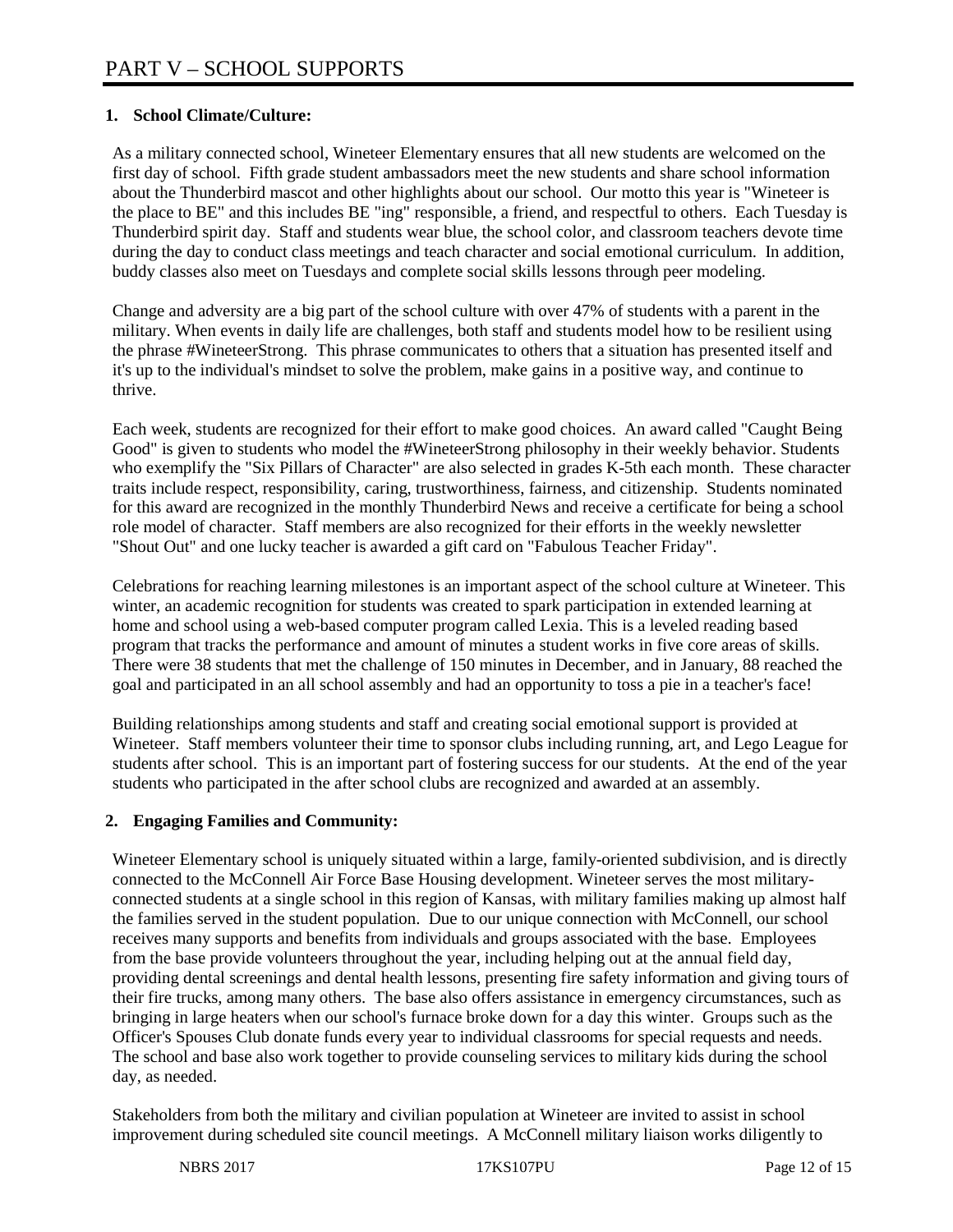inform the school of base related concerns or issues that can impact the school. This partnership allows our school to better understand how the military functions and situations can affect military families. The purpose of the site council meetings is to share current school performance on standardized testing, current school improvement plans, and safety related to the building and procedures during school hours.

Another group that is a critical part of Wineteer's support and success is the Wineteer Parent Teacher Organization. Our school's PTO organizes all of our fundraisers throughout the year, including some beloved annual family events, such as the Winter Carnival and Family Movie Nights. The money generated by these fundraisers is used to supplement the building's budget in many areas, including copy/printing, field trips, classroom materials and curriculum, and building technology. Without their assistance with funding, many of these things would have to be purchased out of the teacher's pockets or would not be possible at all. Our PTO also organizes the sale of yearbooks and provides meals for the staff during conferences.

Family engagement is evident with over 97% participation at parent-teacher conferences. This is accomplished through the school-wide expectation for teachers to provide a variety of opportunities to engage and inform parents throughout the year. This is done through newsletters, staff presence before and after school, literacy fairs, school programs, emails, and after school family events.

#### **3. Professional Development:**

Staff development at Wineteer is selected in order to increase effectiveness in promoting relationships, relevance, responsive culture, rigor, and results. These are the qualities of an effective school as measured through the Kansas Education Systems Accreditation. Each year the staff assess the rubric for each of the 5 R's and determine the level of performance for the district and school. The school improvement plan is created by all staff analyzing school data and selecting targeted indicators from the Kansas Department of Education.

The population at Wineteer dramatically changed last year due to boundary changes by the school district. Students from a very low socio-economic area now attend our school. There were many new cases of neglect, learning disabilities, health concerns, and behavior issues associated with the new students now attending Wineteer. The principal and staff began to immediately address how student needs could be met and what would be necessary to prepare staff. Academic, behavior, and culture committees were created to change many of the current practices at Wineteer and add new initiatives for the new school population. The dedication of professional development time to collaborate in committees made this possible. There is already improvement in motivation to learn, parent engagement, attendance, and behavior.

As a former reading specialist, our principal strives to select staff development that directly impacts the Title 1 student population Wineteer serves. Recently, staff were provided with a day of professional development to complete a simulation for learning disabilities. Teachers gained a better understanding of the daily struggles of students with learning disabilities and ways to prevent frustrations.

Teachers are encouraged by the principal to research and implement new ways to individualize learning for students. This year teachers used the information shared in professional development to differentiate learning in the classroom. For instance, there are five teachers that are effectively using flexible seating in their classroom. Within the first month of implementation, student behavior in the classroom has improved and teachers are observing increased focus during instruction and work time. Teachers are empowered by the ability to make changes if the research proves it is effective.

In order to continue our success, staff work tirelessly to follow the school improvement plan, analyze data, collaborate, and evaluate how students are impacted. Teachers have the desire to grow professionally and sharpen their teaching skills to benefit the students each day. This is achieved through district grade level meetings, book studies, and presenters that provide information on school culture, leadership, and student performance. Each school in the Derby School district has a one hour late start every Monday that is dedicated to professional development and school improvement. Staff at Wineteer utilize this time to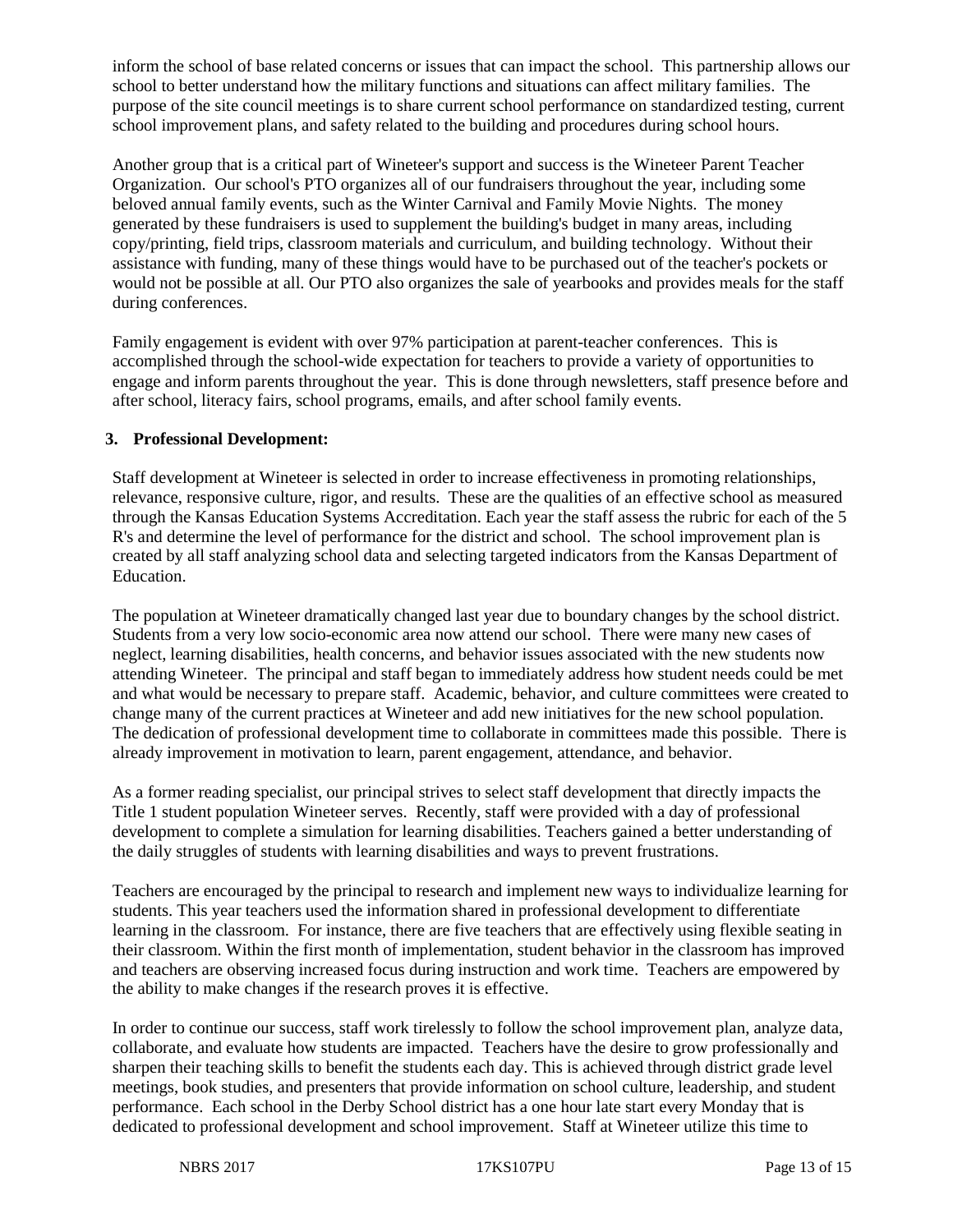monitor performance, plan in grade levels, meet in committees, and evaluate the school improvement plan. This time has been vital to the success of our school.

#### **4. School Leadership:**

Winteer's mission statement focuses on a student-centered environment where all students can learn. Our principal promotes decision-making that is focused on what is beneficial for students, including researchbased strategies. This is achieved by fostering a professional learning community that constantly seeks resources and best practices to address the needs of all students. Our school accomplishes this through careful planning including the building leadership team. The team is dedicated to development of school improvement goals and monitoring progress. All staff are involved in analyzing data and giving feedback in regards to the direction of results-based staff development selected by the building leadership team.

We believe that school improvement goals cannot be met unless each staff member has an active role in participating in initiatives including academics and promoting positive school culture. Our principal devotes staff development time for committees to plan, create, and evaluate activities for student engagement, school-wide events, student recognition, attendance, behavior, staff culture, and progress monitoring. Through these committees, Wineteer has targeted attendance and reduced student tardies. Additionally, we have also boosted learning through student goal setting and motivational challenges promoting reading skills.

Teacher leaders are valued by our principal and often called upon to lead in staff development. Many of the new curriculum adoptions, such as the science curriculum, Project Lead the Way, were introduced by teachers with an interest in the related subject. Their enthusiasm and desire to share is what inspires staff to embrace a new curriculum.

Parent engagement is an important part of the success of Wineteer. Relationships among all stakeholders is something that our principal strives to accomplish through the presence within the school and community. Each day begins with the principal welcoming students and parents. Our principal creates positive building presence through the use of social media to communicate school events and other great things happening at Wineteer. The Thunderbird News, the school's monthly newsletter, contains resources for reading, parent volunteer opportunities, and community events that promote education.